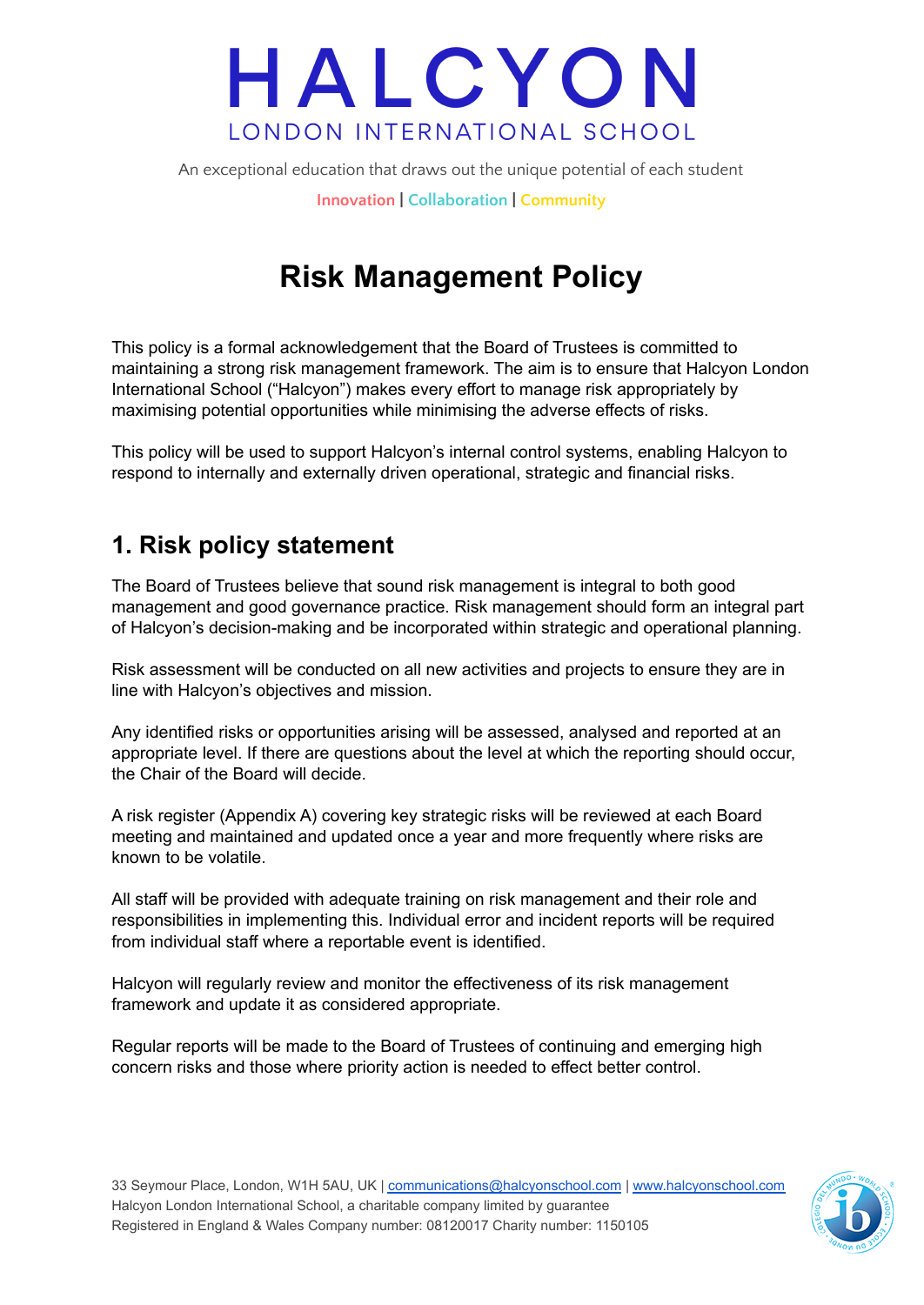An exceptional education that draws out the unique potential of each student

**Innovation | Collaboration | Community**

#### **2. Halcyon's approach to risk management**

The Board of Trustees have ultimate responsibility for overseeing risk management within Halcyon as a whole, including identifying, assessing and managing risks.

Halcyon's Director is responsible for encouraging good risk management practice within the areas of work undertaken by all Halcyon staff.

Key risks will be identified by the Board and Director and monitored on a regular basis.

### **3. Role of the Board of Trustees**

The Board will:

- A. Set the tone and influence the culture of risk management within Halcyon. This includes:
	- i. communicating Halcyon's approach to risk
	- ii. determining what types of risk are acceptable and which are not
	- iii. setting the standards and expectations of staff with respect to conduct and probity
- B. Set the level of risk appetite and risk tolerance for the organisation as a whole and in specific circumstances
- C. Ensure risk management is included in the development of business plans, budgets and when considering strategic decisions
- D. Approve major decisions affecting Halcyon's identified risk profile or exposure
- E. Identify risks and monitor the management of fundamental risks to reduce the likelihood of unwelcome surprises
- F. Satisfy itself that the less fundamental risks are being actively managed, with the appropriate controls in place and working effectively
- G. Receive reports from internal audit, sub-committee, external consultants and any other relevant parties and to make recommendations on this
- H. Annually review Halcyon's approach to risk management and approve changes or improvements to key elements of its processes and procedures.

### **4. Role of the Director**

The Director will:

A. Ensure that risk management policy is implemented throughout the organisation

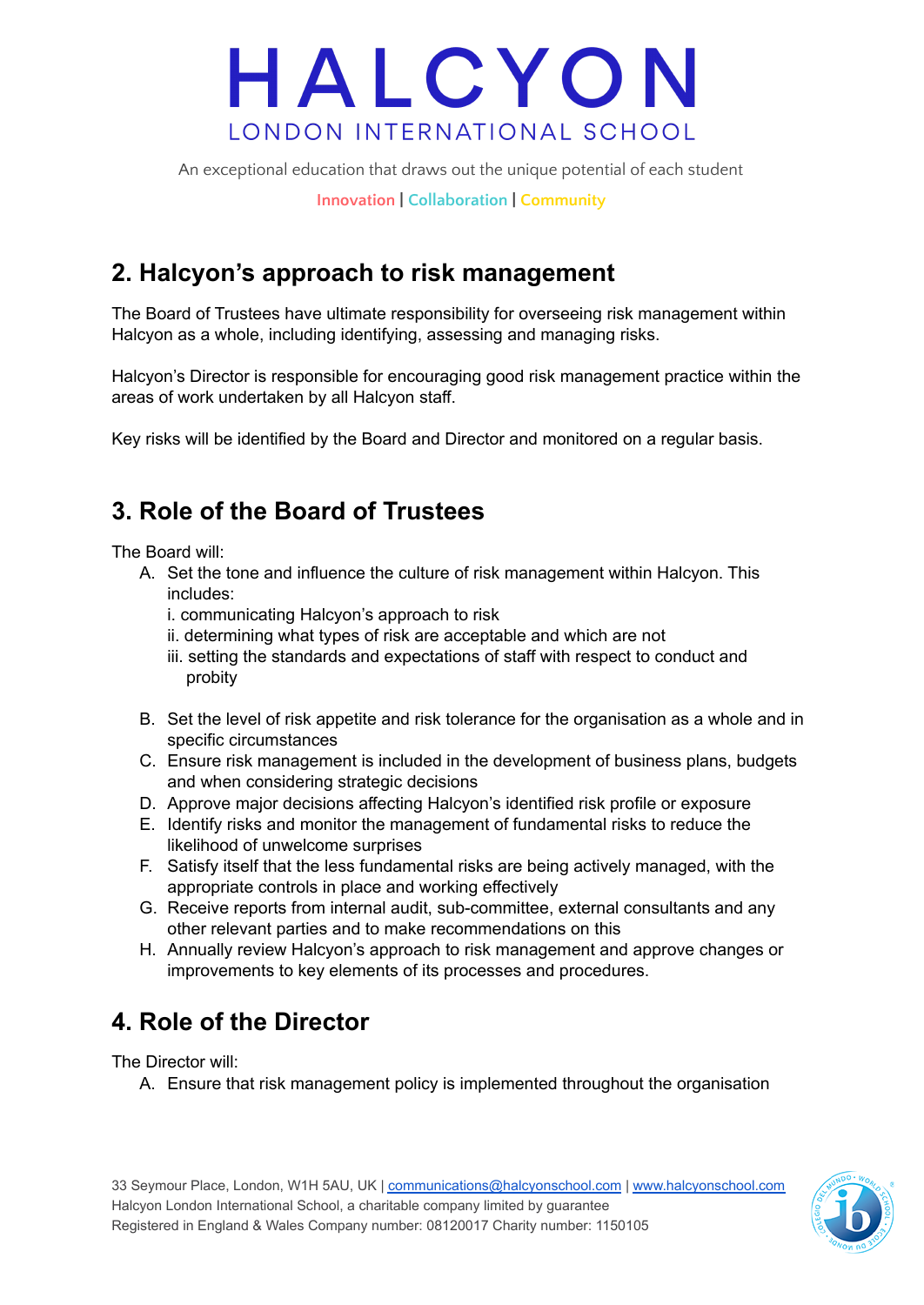An exceptional education that draws out the unique potential of each student

**Innovation | Collaboration | Community**

- B. Identify and evaluate the fundamental risks faced by Halcyon for consideration by the Board
- C. Anticipate and consider emerging risks and to keep under review the assessed level of likelihood and impact of existing key risks
- D. Provide regular and timely information to the trustees on the status of risks and their mitigation
- E. Implement adequate corrective action in responding to significant risks; to learn from previous mistakes and to ensure that crisis management plans are sufficiently robust to cope with high level risk
- F. Undertake an annual review of effectiveness of the system of internal control and report to the Board.

#### **5. Role of all staff**

Take responsibility for managing project-specific operational risks and for ensuring that risks are reported upon in a timely fashion through designated lines of reporting.

#### **6. Risk management process**

The following processes enable Halcyon to respond to a variety of operational, financial, and commercial risks.

A. Policies and procedures

Attached to fundamental risks are a series of policies that underpin the internal control process, including control over bank payments and receipts, authorisation of and processing of expenditure and approval required at particular levels of decision making. The policies are set by the Board and implemented and communicated to staff. Written procedures support the policies where appropriate.

B. Reporting

Comprehensive reporting is designed to monitor key risks and their controls. Decisions to rectify problems are made at regular meetings of the Board.

C. Business planning and budgeting The business planning and budgeting process is used to set objectives, agree action plans, and allocate resources. Progress towards meeting business plan objectives is monitored regularly

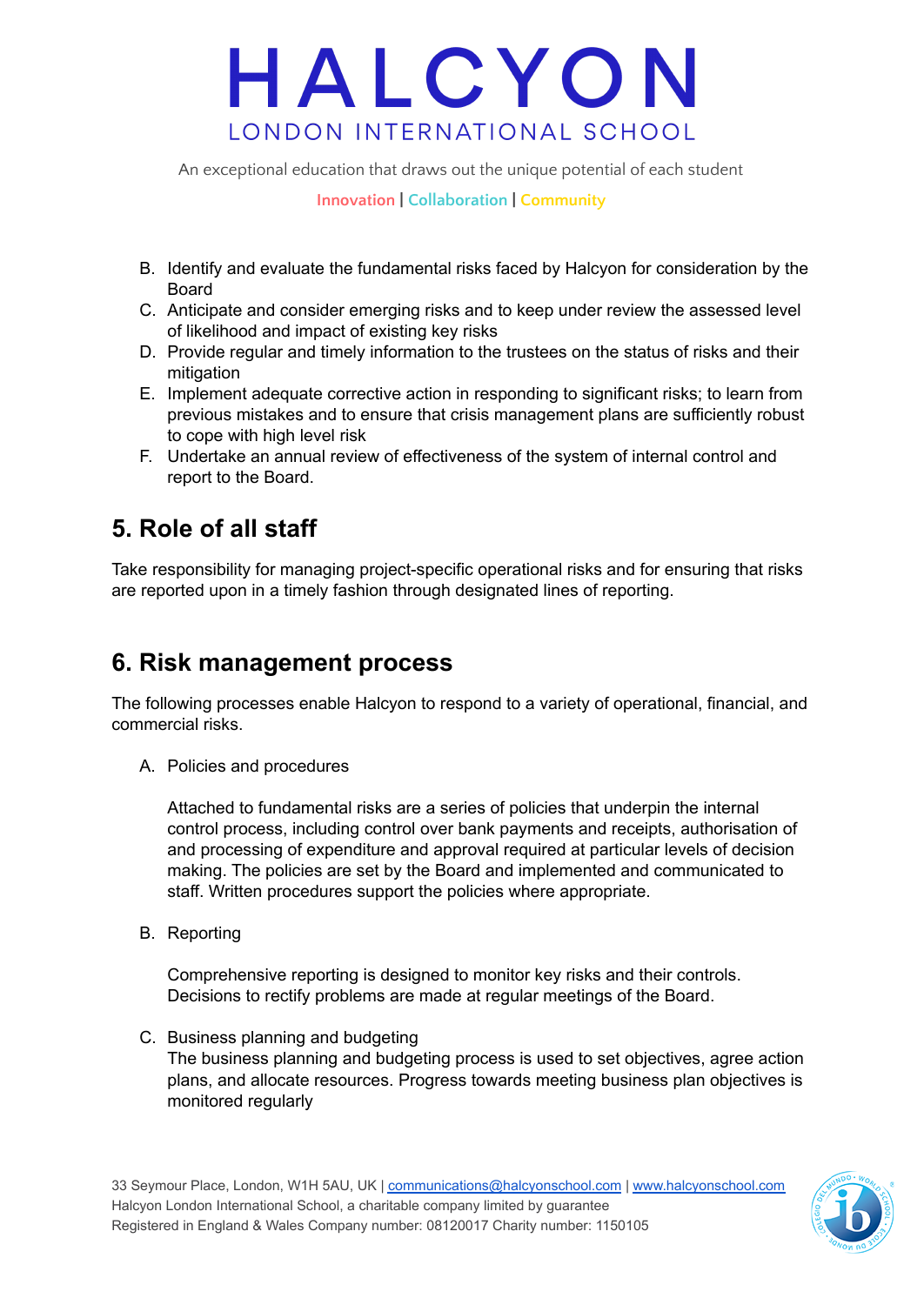An exceptional education that draws out the unique potential of each student

**Innovation | Collaboration | Community**

D. External audits and Third party reports.

External audit provides feedback to the Board on the operation of the internal controls reviewed as part of the annual audit. Halcyon will rely on the reviews provided by the IB Organisation, NEASC, Ofsted/DfE, UKVI, Peninsula Health and Safety Audit, and the accountants report for the Charity Commission audit, among others.

Occasionally, the use of external consultants will be necessary in areas such as safeguarding, health and safety, HR/recruitment, accounting and other areas of statutory compliance. The use of specialist third parties for consulting and reporting can increase the reliability of the internal control system.

In addition to the above, Halcyon expects to meet minimum standards required by legislation and best practice in operational areas covering the following:

- I. Safeguarding
- II. Health and safety
- III. HR/recruitment
- IV. IT and data protection
- V. Governance
- VI. Financial accounting and reporting
- VII. Management of volunteers.

The risk of falling short of these standards is mitigated as far as possible by ensuring that appropriate policies and working practices are adopted in each of these key areas and that staff are adequately experienced and trained to manage this. Where necessary, external advice is sought to supplement internal expertise.

#### **7. Annual review of effectiveness**

The Board is responsible for reviewing the effectiveness of internal control of Halcyon, based on information provided by the Director.

For each fundamental risk identified, the Board will:

- A. review the previous year and examine Halcyon's track record on risk management and internal control
- B. consider the internal and external risk profile of the coming year and consider if current internal control arrangements are likely to be effective.